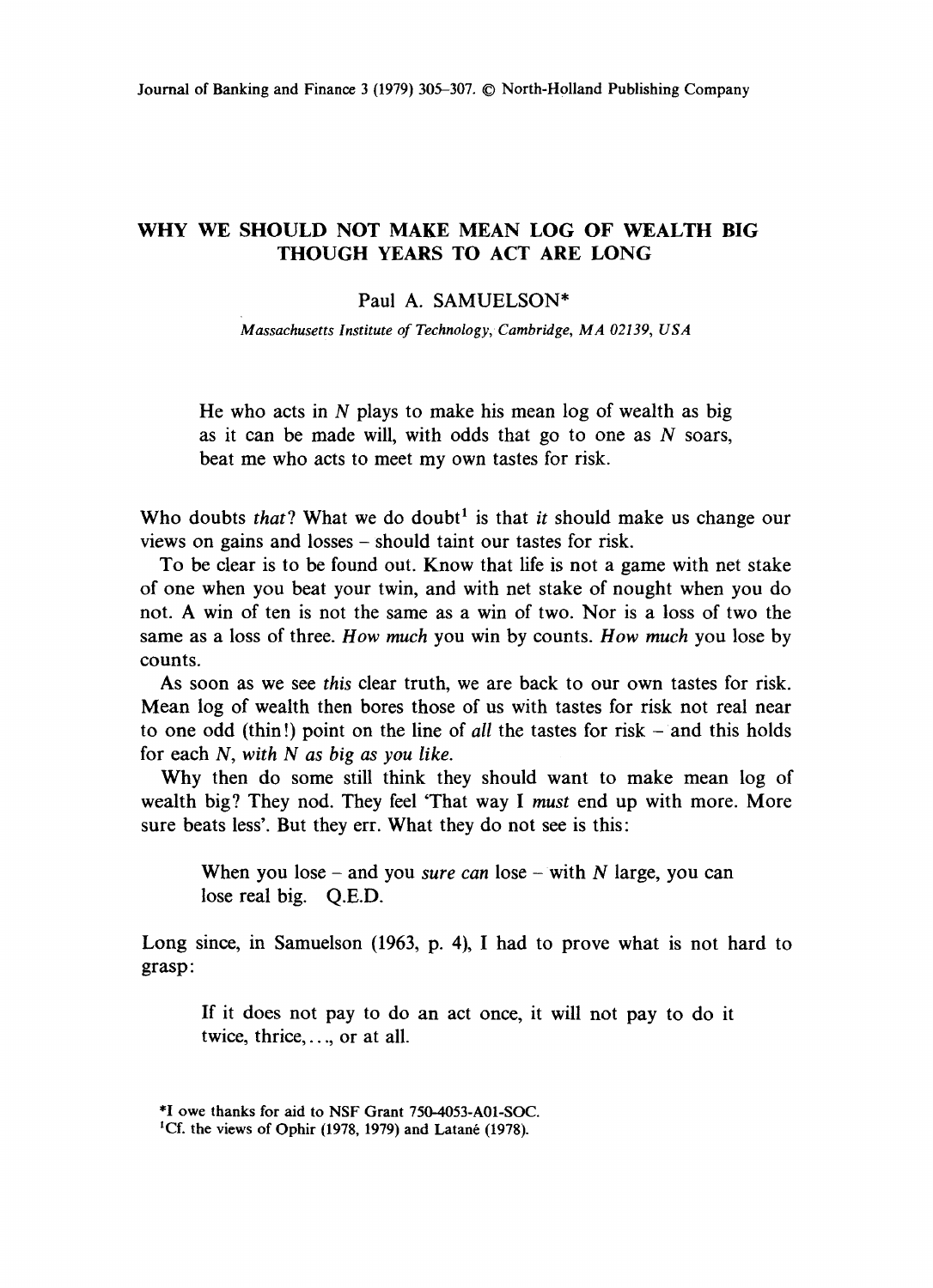Can we bring the dead rule back to life by what it tells us about the mean growth rate? No. Here's why not.

For large N, when you act at each turn to make the mean of log of wealth big, you will make your *mean growth rate* big in this sense:

As N grows large, the odds go to one that my mean growth rate (per turn) will end up real close to a rate less than that which you (with big odds) *end up* close to.

Who doubts *that* truth? But *it* does not rule out this clear truth.

For N as large as one likes, your growth rate can well (and at times must) turn out to be less than mine - and turn out so much less that my tastes for risk will force me to shun your mode of play. To make N large will *not* (say it again, *not*) make me change my mind so as to tempt me to your mode of play. Q.E.D.

No doubt some will say: 'I'm not sure of my taste for risk. I lack a rule to act on. So I grasp at one that at least ends doubt: better to act to make the odds big that I win than to be left in doubt?' Not so. There is more than one rule to end doubt. Why pick on one odd one? Why not try to come a bit more close to that which is not clear but which you ought to try to make more clear?

No need to say more.<sup>2</sup> I've made my point.<sup>3</sup> And, save for the last word, have done so in prose of but one syllable.

<sup>2</sup>We should spare the dead. When a chap has said he now doubts that '... this same rule [of max of mean of log of wealth] is approximately valid for all utility functions  $[\dots]$  insofar as certain approximations are permissible...]...', we should take him at his word and free his shade of all guilt. For a live friend to still say: 'given the qualifications it seems to me that this [above quoted] statement of Savage is very difficult to refute', as the French say, gives one to cry. Those key words are false when we make them clear. When we don't make them clear, there is nought to talk about (to say Yes or No to). As the French say too, it is a case of put up or... For more on this, see Latané (1959, p. 151; 1978, p. 397) and Samuelson (1959, p. 245).

<sup>3</sup>Let me tie down one loose end. Look at this Odd Rule:

From Acts  $A(N)$  and  $B(N)$  pick Act  $A(N)$  if, for their two end wealths,  $W_A(N)$ and  $W_B(N)$ , with odds of more than one half (or more than  $1-\varepsilon_N$ ,  $0<\varepsilon_N\leq 1$ ),  $W_A(N) > W_B(N)$ .

This Odd Rule is odd since it can put you in this Fix:

You may well pick  $A(N)$  from  $A(N)$  and  $B(N)$ , and pick  $B(N)$  from  $B(N)$  and  $C(N)$ , and yet still pick  $C(N)$  from  $A(N)$  and  $C(N)$ .